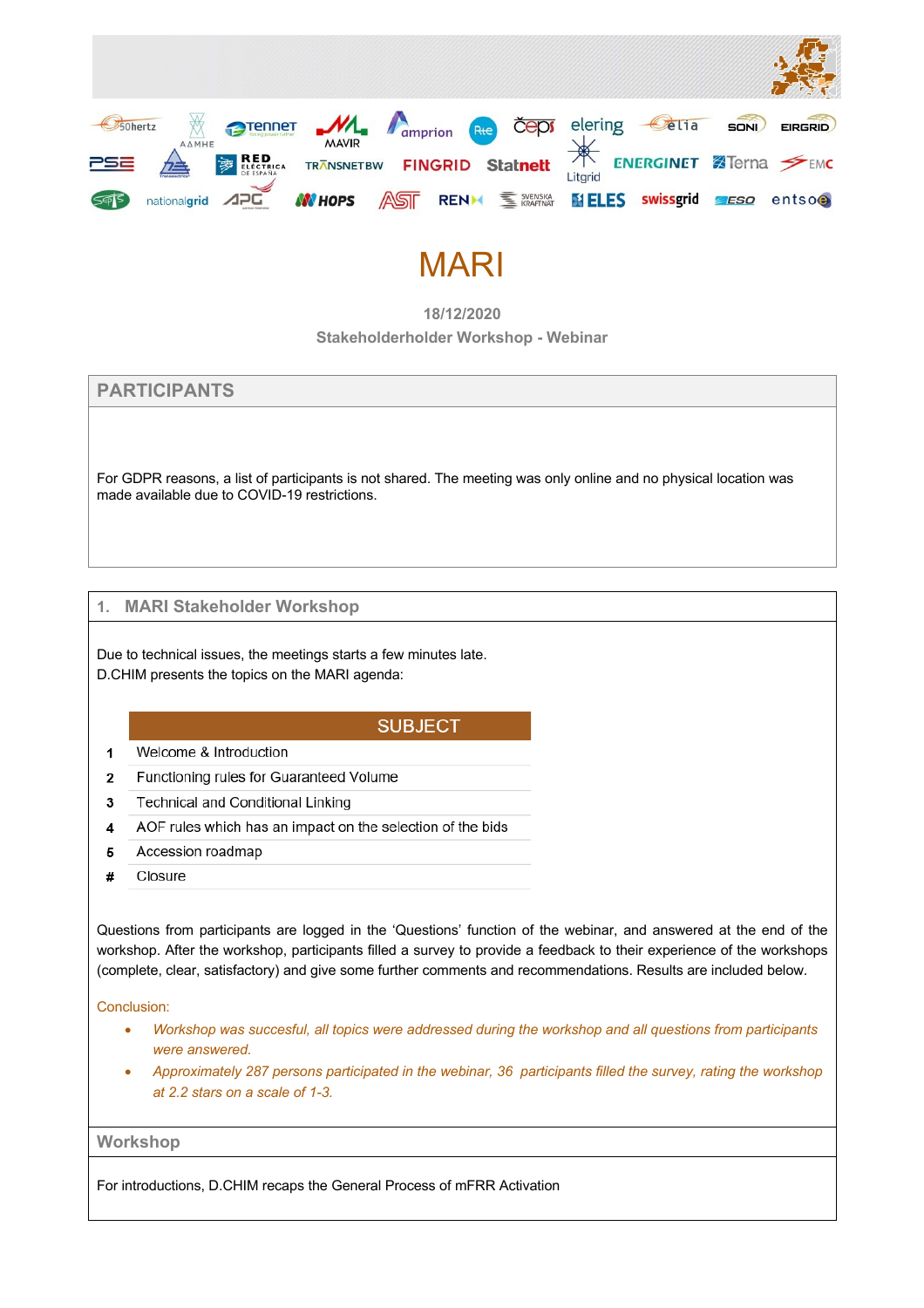

# **Functioning rules for Guaranteed Volume**

D.CHIM presents the overall process.

#### **Technical and Conditional Linking**

D.CHIM presents the technical and conditional linking of bids.

QA:

- Will this technical linking be done automatically in the algo, or do market parties need to specify this? Market parties will need to specify the technical link between the bids. The algorithm will automatically process the linked bids in order to prevent unfeasible activation. Locally, TSOs may decide to facilitate such linking.
- What if BSPs have a gaming approach and don't declare the bid linking correctly? BSPs may risk they are activated twice or other unfeasible activations may occur (e.g. ramping at a rate above technical capability). As the BSP is not able to deliver, the responsible BRP have an imbalance. TSOs considers that this provides sufficient incentives to prevent gaming.
- Regarding the "gaming" approach that you answered, did I understood correctly that there is no validation on the amount of power by eack market participant? Which means the risk of placing "too much" energy. The mFRR Platform does not validate the amount of power which can be provided by each BSP. The responsibilities lies with each TSO, to ensure that the volume bid by the BSPs can effectively be provided (e.g. matching with pre-qualified volume …).

#### **AOF rules and inputs which has an impact on the selection of the bids**

D.CHIM presents the rules for AOF, the input and output and inputs that have an impact on the selection of the bids. He informs participants

QA:

- The German regulater has just (re)imposed a price limit of EUR 9.999/MWh (local imbalance price); in the ACER decision on the mFRR Implementation Framework the price limit is EUR 99.999/MWh. What will be the price limit (maximum price) in MARI? It is important to highlight, that the price limit for the German balancing market is imposed on the balancing energy bids. This is due to market changes and following envisaged very high balancing energy bids. The price limit is not imposed on the imbalance price. There will be a technical price limit at the MARI platform of 99.999 EUR/MWh. Until the connection to the MARI platform the terms and conditions will be implemented on the German market to guarantee compliancy to EBGL and the mFRR Implementation Framework.
- How will TSO prevent that bids are becoming that complex (and thus large in size) that tools cannot handle it anymore? TSOs are currently analysing the performance of the tool in relation to the bid structure (ratio between divisible and indivisible bids) and other features. The size of a bid does impact marginally the performance of the tool compared to the number of bids. In case issues are found and cannot be resolved without impact to market participants, TSOs will inform NRAs and market participants about this.
- Where can be founded guide lines, rules for calculating of aFRR, mFRR pricing for energy producers to TSO? The pricing rules can be found in the Pricing Proposal. (ACER Decision 01-2020).
- Will there be some dynamic line/cable rating implemented of is that a different project. e.g. a 1 GW HVDC link might allow 1050 MW for 1 quarter hour for mFRR. This is not in scope of the MARI platform. The provision of CBCLs is the responsibility of the TSOs operating the border.
- How will the activities of free market traders and regulated market traders (for example, TSOs) in reserve markets be separated? In the framework of balancing platforms, TSOs are on the customer side (positive or negative demand for balancing energy) and market participants (BSPs) are on the supplier side (providing the balancing energy for TSOs). The mFRR Platform is a tool to facilite that the demand is met.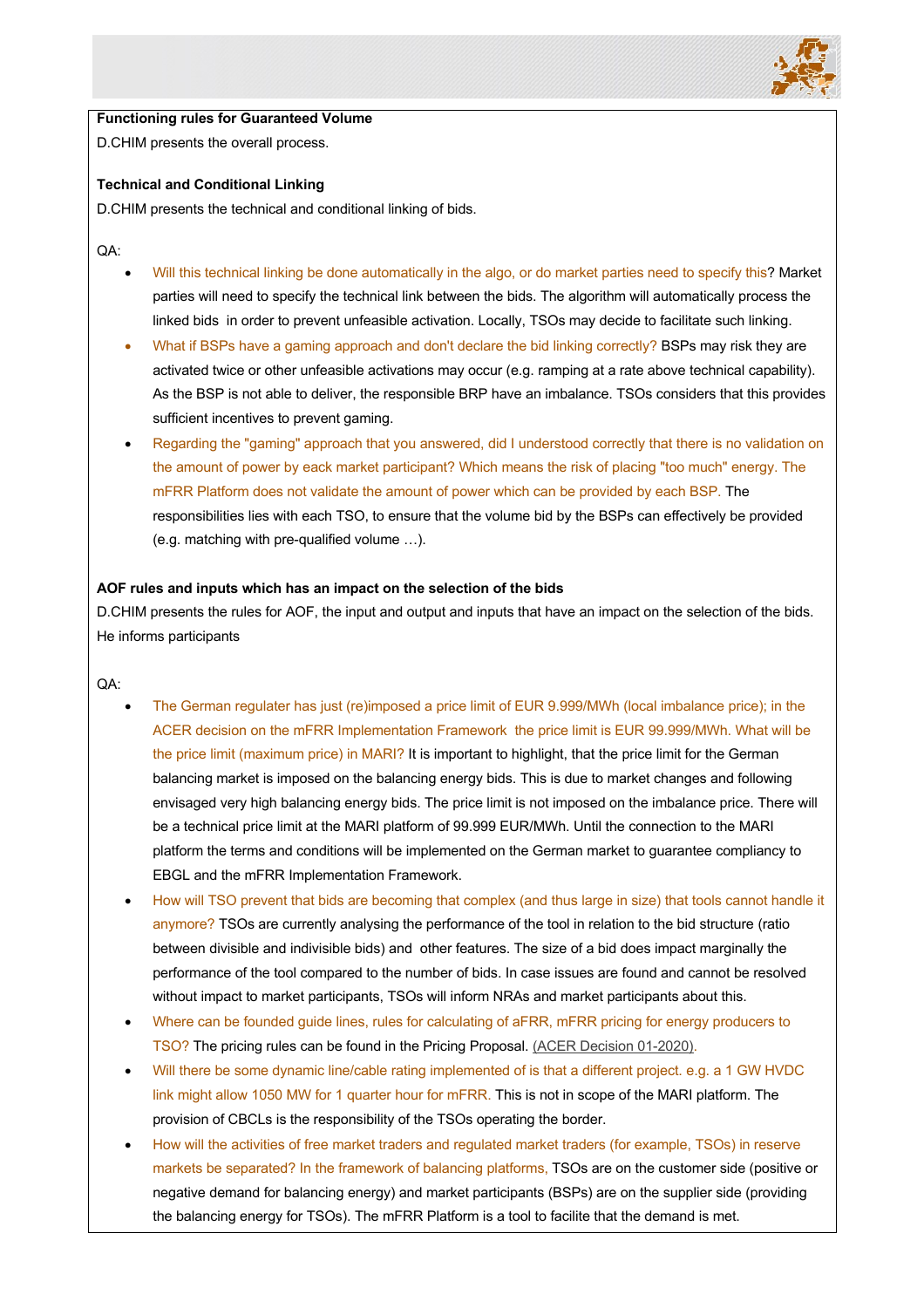

## **Market rules: Unforeseeably Rejected Bids (URB) – indivisible bid/divisible bid**

D.CHIM explains the rule by means of two examples

- I don't understand in Option 1 of this example why there is a URiB (Bid 3 is rejected but out of the money => foreseeable). What is the clearing price in this case? In other words: I don't understand what is problematic in this example, i.e. why option 1 is impacted by the "indivisibilities" at all (i.e. even if all bids are divisible, I think option 1 would be selected, and only Bid 4 would be partially accepted => no problem related to indivisibilities) In the original slides, there was an error in the slide. This is corrected and explained in the next bullet.
- An error is found in slide(s) with "Rule: Allowance of Unforeseeably Rejected (in)divisible bids, i.e. a (in)divisible bid which is in-the-money is not be cleared" This will be corrected according to the below:

| <b>Options</b>                                                                         | <b>CBMP</b><br>(E/MWh) | <b>Accepted Bid (MW)</b>             | Rejected/Not accepted |
|----------------------------------------------------------------------------------------|------------------------|--------------------------------------|-----------------------|
| Option 1: Forbidding Allowing<br>Unforeseen Rejected indivisible<br><b>Bids</b>        | $30$ (bid 4)           | Bid 1 (190), bid 2 (20), bid 4 (-10) | Bid 3                 |
| Option 2: <b>Forbidding Allowing</b><br>Unforeseen Rejected indivisible<br><b>Bids</b> | $35$ (bid $3$ )        | <b>Bid 1, bid 3</b>                  | Bid 2 (URiB), bid 4   |

The conclusion is not impacted by this.

- TSOs have chosen to allow the unforeseen rejection of indivisible bids to incentify BSPs to submit indivisible bids only for technical reasons ('must haves'). In case unforeseen rejection is not allowed, BSPs have less chance that their indivisisble bid is rejected and are incentivised to submit more indivisible bids, which will have a large negative effect on the algorithm performance. It will also have a negative impact on the economic surplus.
- Please clarify the sign convention for BSP 4? BSP4 is offering a downward bid, so he is paying for that bid and so TSO receives. That means the sign convention is flipped so if BSP offers a downward bid of 100MW it should be -100MW. But the price is not flipped, from the example it appears the TSO is paying the BSP and not the other way around. This appears to be wrong. It does not impact the the BSP surplus. It must be clear what it means to bid positive in downward direction or in upward direction. TSOs should include these definitions clearly in the examples, and they are included in the IFs. The sign convention precised in MARI IF, is available for TSOs demands. At the level of the project the bids are considered signless, therefore the examples has been modified; the + signs have been removed.The observation regarding the positive price is accurate and the example has been corrected accordingly.
- Do we have situations (depending on how market players bids) that still force us to go with option B? In MARI option A was deemed best. Therefore only the rule 'Allowing unforeseen rejected indivisible bids' was chosen.

#### **Market rules: Unforeseeably Rejected Bids (URB) – Fully divisible bid**

D.CHIM explains the rules.

#### **Market rules: Unforeseeably Accepted Bids (UAB) – indivisible bid/divisible bid**

D.CHIM explains the rule.

- How does the penality work? What is the penality (order of magnitude) in this case? If penalty > 30, then I believe option 2 would be preferred (because it has a welfare which is inferior by 30 euros) The 'penalty' mentioned in the presentation is a 'potential loss', meaning the URiB has the higher price and will not be activated for optimization reasons.
- So if your capacity is technically constraint to a limited activation, you will be penalized because you use indivisible bids? In case of a a technical constraint, or a technical minimum volume of a stoped unit, those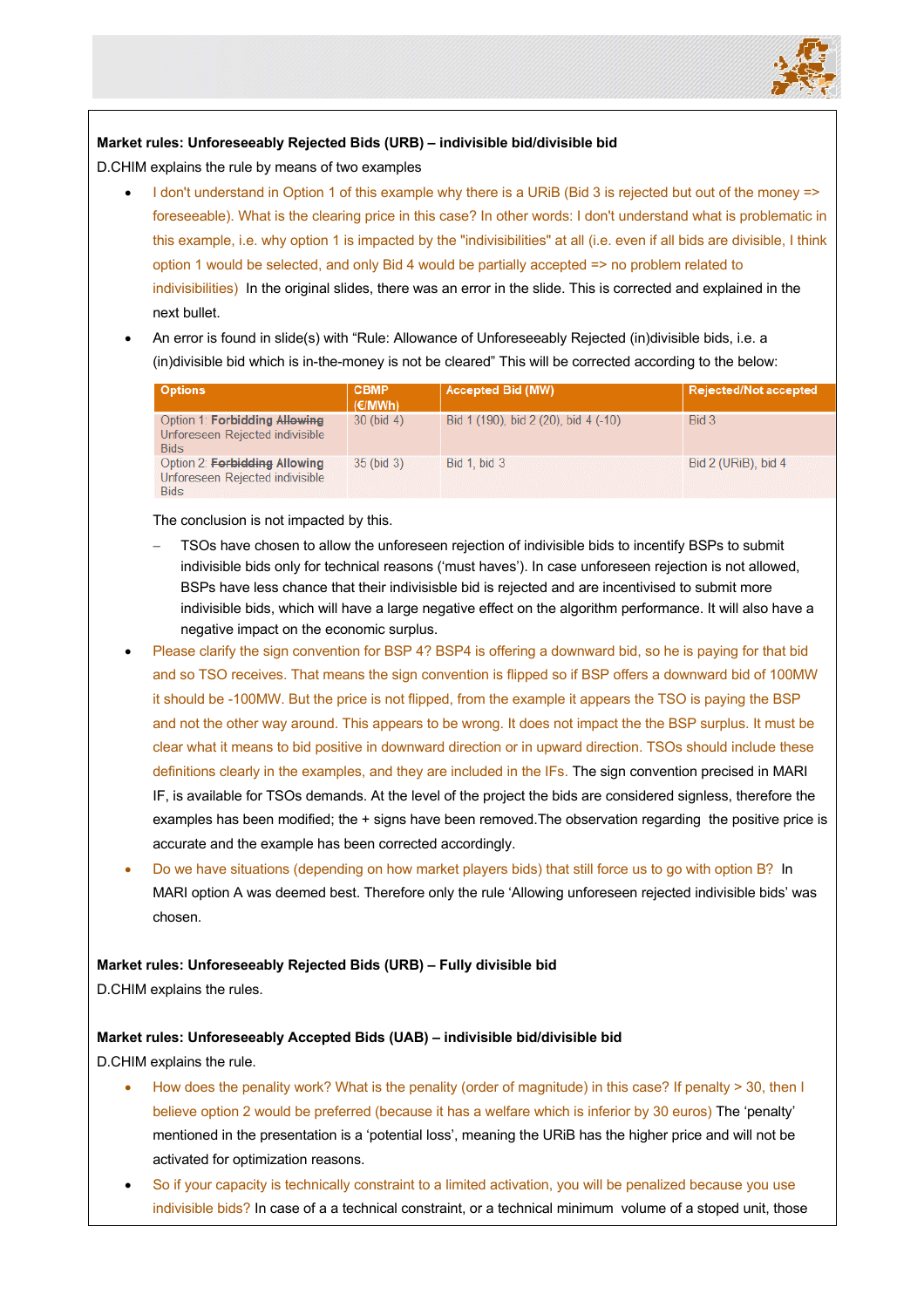

particular volumes can be offered as indivisible bids. That kind of indivisible bid does not constitute an obstacle to running the algorithm of an european common platform. In the same time, the flexibility of the other volumes is a high good in balancing markets. The higher probability of activation is an economical incentive for more flexible bids.

- Would a ' less inelastic' TSO demand also be an option? That would allow some demand to be not met (eg 5 or 10MW not met) but that would easily be solved using aFRR. The definition of , less inelastic' would have to be given precise to the algorithm in each situation to meet the TSOs demand. This would mean more complexity to the algorithm, more time for defining the needs for each MTU. This seems to hinder the reaction of the TSOs in real time, rather than helping. Therefore the TSOs do not consider 'less elasticity' at this point.
- It is a bit hard for me to follow, but shouldn't the point be to incentivize flexibility rather than penalize bids? A specific higher priced bid can be rejected by the algorithm in order to cover the entire amount of demands and to optimize the marginal price for economical transparent reasons. In case of the last bid is a divisible bid, all bids will be accepted. However, if the indivisible bids will be used by BSP only for technical reasons, the negative impact of the market and also of the BSP will be minimum or zero depending on the volumes of demands.
- Just that you are writing and talking much of penalizing which illustrates a negative mindset, while we see a greater need for flexibility in the future, this should be incentivized. I.e Option 2 in the latest slide - at least according to my interpretation. The 'penalty' mentioned in the presentation is a 'potential loss', meaning the URiB has the higher price and will not be activated for optimization reasons. A lower level of volumes offered as indivisible bids ensures the BSP that all his bids found in the common merit order list, will be activated.

#### **Market rules: Enforce price convergence in uncongested areas**

D.CHIM explains the rule for uncongested area and in case of counter-intuitive (adverse) flows.

#### **Accession roadmap**

D.CHIM presents the updated roadmap and reminds participants TSOs will update the roadmap twice a year. Also, he informs participants that countries that currently have not planned their accession will be asked to provide a planning in the coming period.

#### Conclusion:

- Information shared with market parties, all questions answered.
- TSOs need to re-assess the presente examples on market rules for unforeseen rejected divisible and indivisible bids and provide corrected materials and further clarification, including also the questions raised by market parties.

## **Questions and answers**

#### **Included above per presented topic.**

#### **General questions:**

• What unforeseen incidents where the platform cannot act are in scope? Forced outage is such an incident. If there is an incident after SA run and a DA is needed the AOF will not provide an outcome on the DA request and a next result can only be expected after the next SA run. This will create a max time laps of 25 minutes before a next DA can be completed and energy is provided.